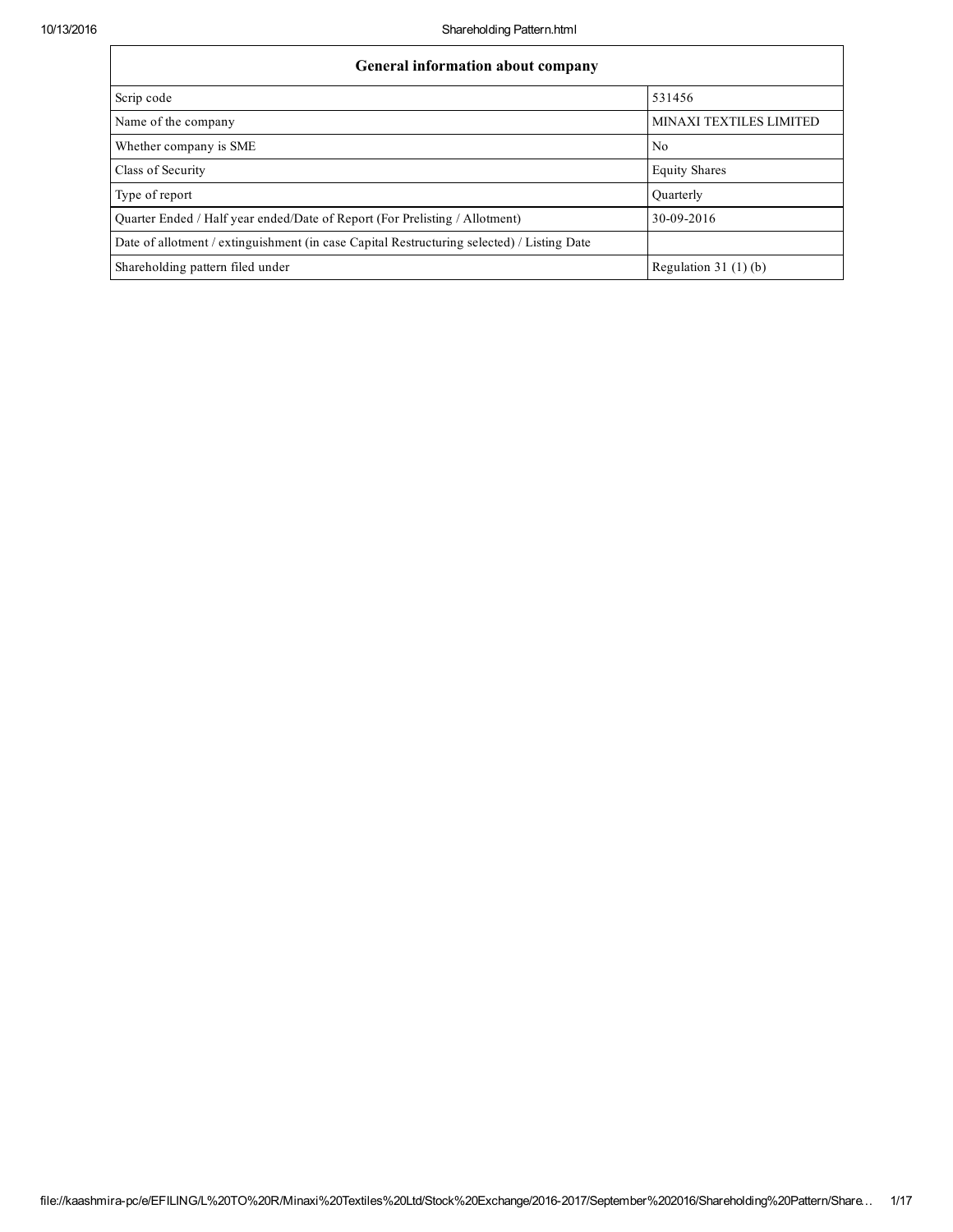| Sr. No.        | <b>Particular</b>                                                                      | Yes/No         |
|----------------|----------------------------------------------------------------------------------------|----------------|
|                | Whether the Listed Entity has issued any partly paid up shares?                        | N <sub>0</sub> |
| $\overline{2}$ | Whether the Listed Entity has issued any Convertible Securities?                       | No             |
| $\overline{3}$ | Whether the Listed Entity has issued any Warrants?                                     | N <sub>0</sub> |
| $\overline{4}$ | Whether the Listed Entity has any shares against which depository receipts are issued? | N <sub>0</sub> |
| $\overline{5}$ | Whether the Listed Entity has any shares in locked-in?                                 | N <sub>0</sub> |
| $\overline{6}$ | Whether any shares held by promoters are pledge or otherwise encumbered?               | No.            |
| $\overline{7}$ | Whether company has equity shares with differential voting rights?                     | No             |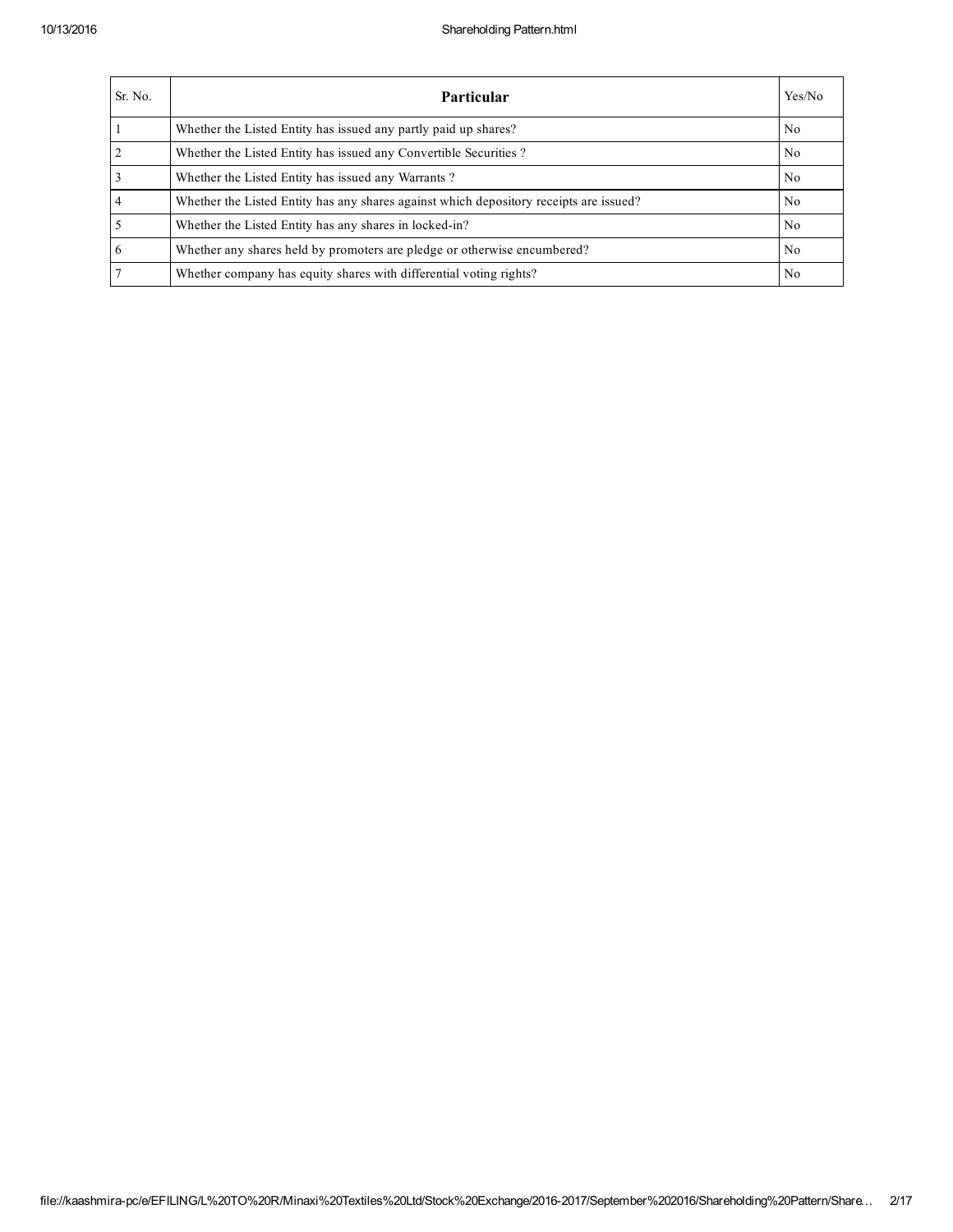| Category<br>of<br>(I)<br>(II) | Category                                  | Nos. Of      | No. of<br>fully paid  | No. Of<br>Partly<br>paid-up | No. Of<br>shares         | Total nos.<br>shares     | Shareholding as a<br>% of total no. of<br>shares (calculated<br>as per SCRR,<br>1957) (VIII) As a<br>% of $(A+B+C2)$ | class of securities (IX)  |               | Number of Voting Rights held in each |                     |
|-------------------------------|-------------------------------------------|--------------|-----------------------|-----------------------------|--------------------------|--------------------------|----------------------------------------------------------------------------------------------------------------------|---------------------------|---------------|--------------------------------------|---------------------|
|                               | shareholder                               | shareholders | up equity             | equity                      | underlying<br>Depository | held (VII)               |                                                                                                                      | No of Voting (XIV) Rights |               |                                      | Total as a          |
|                               |                                           | (III)        | shares<br>held $(IV)$ | shares<br>held<br>(V)       | Receipts<br>(VI)         | $= (IV) +$<br>$(V)+(VI)$ |                                                                                                                      | Class eg:<br>X            | Class<br>eg:y | Total                                | $%$ of<br>$(A+B+C)$ |
| (A)                           | Promoter<br>$\alpha$<br>Promoter<br>Group | 6            | 18856583              |                             |                          | 18856583                 | 38.16                                                                                                                | 18856583                  |               | 18856583                             | 38.16               |
| (B)                           | Public                                    | 4293         | 30559417              |                             |                          | 30559417                 | 61.84                                                                                                                | 30559417                  |               | 30559417                             | 61.84               |
| (C)                           | Non<br>Promoter-<br>Non Public            |              |                       |                             |                          |                          |                                                                                                                      |                           |               |                                      |                     |
| (C1)                          | <b>Shares</b><br>underlying<br>DRs        |              |                       |                             |                          |                          |                                                                                                                      |                           |               |                                      |                     |
| (C2)                          | Shares held<br>by<br>Employee<br>Trusts   |              |                       |                             |                          |                          |                                                                                                                      |                           |               |                                      |                     |
|                               | Total                                     | 4299         | 49416000              |                             |                          | 49416000                 | 100                                                                                                                  | 49416000                  |               | 49416000                             | 100                 |

## Table I - Summary Statement holding of specified securities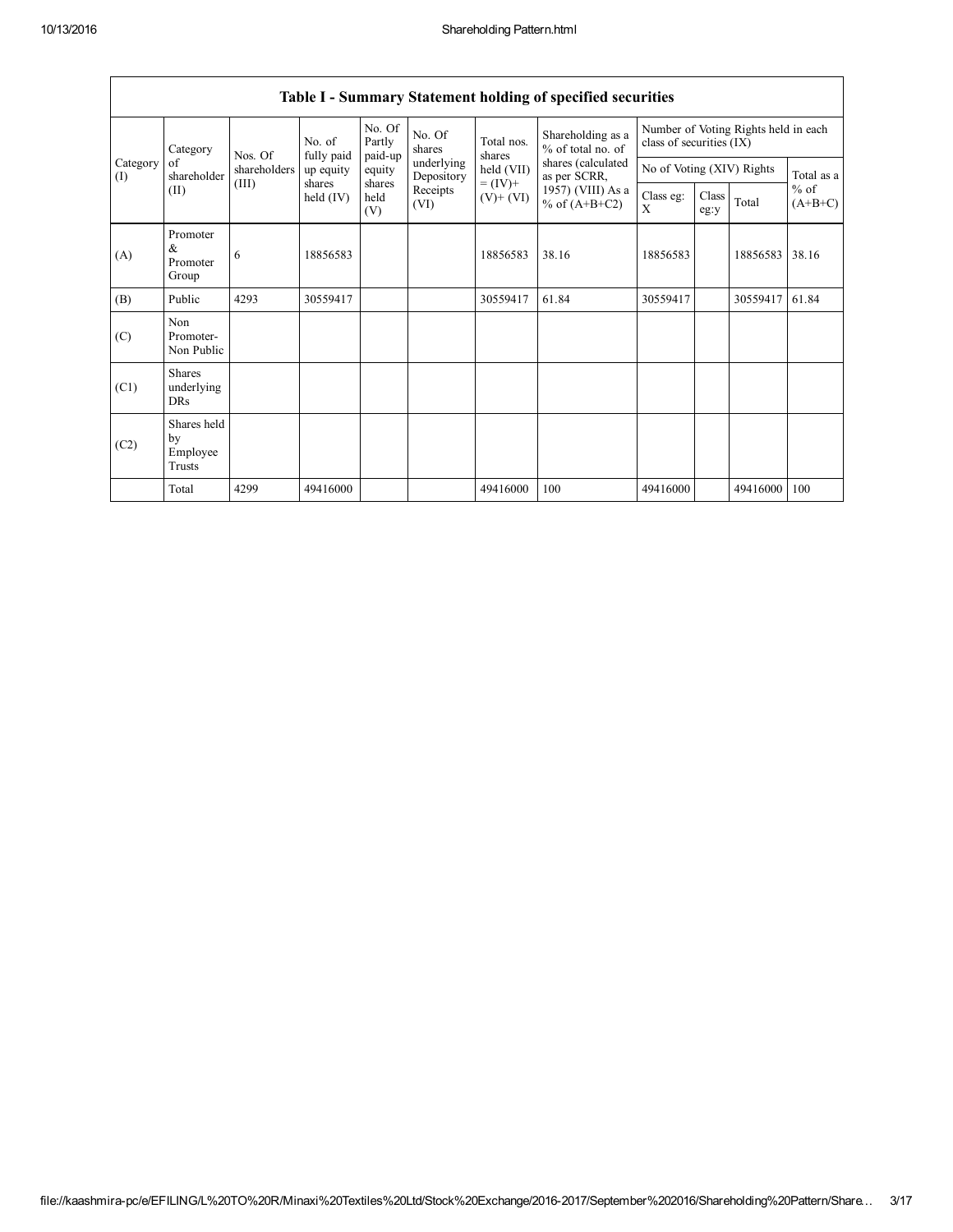$\mathsf{r}$ 

|                 |                                              |                                       |                                                                                            |                                                                                                               | Table I - Summary Statement holding of specified securities                                                                                                                   |                                        |                                                         |                                                                               |                                                         |                                       |
|-----------------|----------------------------------------------|---------------------------------------|--------------------------------------------------------------------------------------------|---------------------------------------------------------------------------------------------------------------|-------------------------------------------------------------------------------------------------------------------------------------------------------------------------------|----------------------------------------|---------------------------------------------------------|-------------------------------------------------------------------------------|---------------------------------------------------------|---------------------------------------|
| Category<br>(I) | Category<br>of<br>shareholder<br>(II)<br>(X) | No. Of<br><b>Shares</b><br>Underlying | No. of<br><b>Shares</b><br>Underlying<br>Outstanding<br>Outstanding<br>Warrants<br>$(X_i)$ | No. Of Shares<br>Underlying<br>Outstanding<br>convertible<br>securities and<br>No. Of<br>Warrants (Xi)<br>(a) | Shareholding, as a<br>% assuming full<br>conversion of<br>convertible securities<br>(as a percentage of<br>diluted share capital)<br>$(XI)=(VII)+(X) As a$<br>% of $(A+B+C2)$ | Number of<br>Locked in<br>shares (XII) |                                                         | Number of<br><b>Shares</b><br>pledged or<br>otherwise<br>encumbered<br>(XIII) |                                                         | Number of<br>equity shares<br>held in |
|                 |                                              | convertible<br>securities             |                                                                                            |                                                                                                               |                                                                                                                                                                               | No.<br>(a)                             | As a<br>$%$ of<br>total<br><b>Shares</b><br>held<br>(b) | No.<br>(a)                                                                    | As a<br>$%$ of<br>total<br><b>Shares</b><br>held<br>(b) | dematerialized<br>form $(XIV)$        |
| (A)             | Promoter &<br>Promoter<br>Group              |                                       |                                                                                            |                                                                                                               | 38.16                                                                                                                                                                         |                                        |                                                         |                                                                               |                                                         | 18834583                              |
| (B)             | Public                                       |                                       |                                                                                            |                                                                                                               | 61.84                                                                                                                                                                         |                                        |                                                         |                                                                               |                                                         | 28642817                              |
| (C)             | Non<br>Promoter-<br>Non Public               |                                       |                                                                                            |                                                                                                               |                                                                                                                                                                               |                                        |                                                         |                                                                               |                                                         |                                       |
| (C1)            | <b>Shares</b><br>underlying<br>DRs           |                                       |                                                                                            |                                                                                                               |                                                                                                                                                                               |                                        |                                                         |                                                                               |                                                         |                                       |
| (C2)            | Shares held<br>by<br>Employee<br>Trusts      |                                       |                                                                                            |                                                                                                               |                                                                                                                                                                               |                                        |                                                         |                                                                               |                                                         |                                       |
|                 | Total                                        |                                       |                                                                                            |                                                                                                               | 100                                                                                                                                                                           |                                        |                                                         |                                                                               |                                                         | 47477400                              |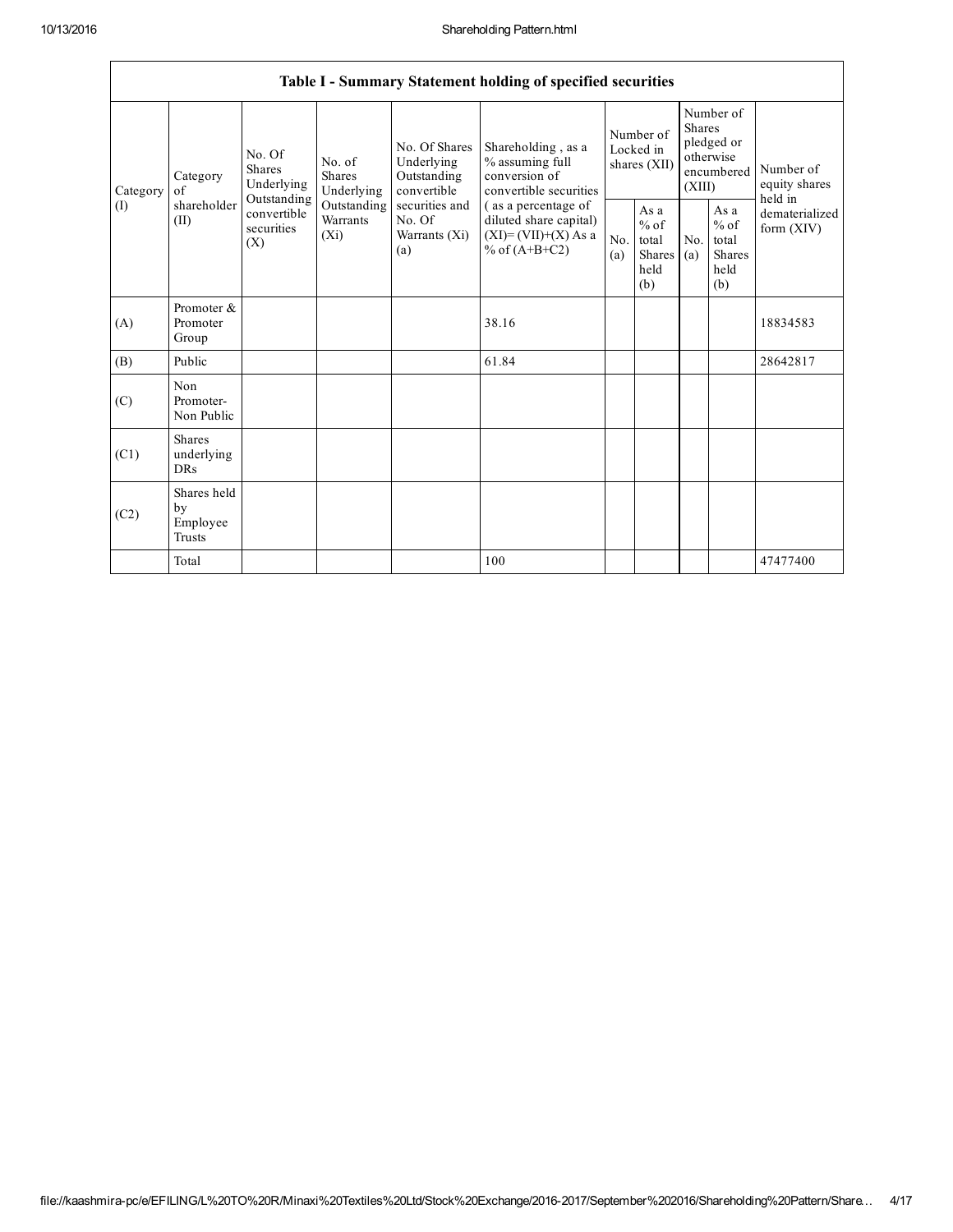|                                                                                                | Table II - Statement showing shareholding pattern of the Promoter and Promoter Group                                |                                                                              |                                                  |                                 |                                    |                                        |                                                  |                                                                  |               |          |                           |
|------------------------------------------------------------------------------------------------|---------------------------------------------------------------------------------------------------------------------|------------------------------------------------------------------------------|--------------------------------------------------|---------------------------------|------------------------------------|----------------------------------------|--------------------------------------------------|------------------------------------------------------------------|---------------|----------|---------------------------|
|                                                                                                |                                                                                                                     |                                                                              |                                                  | No.<br>Of                       | No. Of                             | Total nos.                             | Shareholding<br>as a % of<br>total no. of        | Number of Voting Rights held in each<br>class of securities (IX) |               |          |                           |
| Sr.                                                                                            | Category &<br>Name of the<br>Shareholders (I)                                                                       | Nos. Of<br>shareholders<br>(III)                                             | No. of<br>fully paid<br>up equity<br>shares held | Partly<br>paid-<br>up<br>equity | shares<br>underlying<br>Depository | shares<br>held<br>$(VII) =$<br>$(IV)+$ | shares<br>(calculated<br>as per                  | No of Voting (XIV) Rights                                        |               |          | Total<br>as a %<br>of     |
|                                                                                                |                                                                                                                     |                                                                              | (IV)                                             | shares<br>held<br>(V)           | Receipts<br>(VI)                   | $(V)$ +<br>(VI)                        | SCRR,<br>1957) (VIII)<br>As a % of<br>$(A+B+C2)$ | Class eg: X                                                      | Class<br>eg:y | Total    | Total<br>Voting<br>rights |
| $\boldsymbol{\mathsf{A}}$                                                                      | Table II - Statement showing shareholding pattern of the Promoter and Promoter Group                                |                                                                              |                                                  |                                 |                                    |                                        |                                                  |                                                                  |               |          |                           |
| (1)                                                                                            | Indian                                                                                                              |                                                                              |                                                  |                                 |                                    |                                        |                                                  |                                                                  |               |          |                           |
| (a)                                                                                            | Individuals/Hindu<br>undivided Family                                                                               | 6                                                                            | 18856583                                         |                                 |                                    | 18856583                               | 38.16                                            | 18856583                                                         |               | 18856583 | 38.16                     |
| Sub-Total<br>(A)(1)                                                                            |                                                                                                                     | 6                                                                            | 18856583                                         |                                 |                                    | 18856583                               | 38.16                                            | 18856583                                                         |               | 18856583 | 38.16                     |
| (2)                                                                                            | Foreign                                                                                                             |                                                                              |                                                  |                                 |                                    |                                        |                                                  |                                                                  |               |          |                           |
| Total<br>Shareholding<br>of Promoter<br>and<br>Promoter<br>Group $(A)=$<br>$(A)(1)+(A)$<br>(2) |                                                                                                                     | 6                                                                            | 18856583                                         |                                 |                                    | 18856583                               | 38.16                                            | 18856583                                                         |               | 18856583 | 38.16                     |
| B                                                                                              |                                                                                                                     | Table III - Statement showing shareholding pattern of the Public shareholder |                                                  |                                 |                                    |                                        |                                                  |                                                                  |               |          |                           |
| (1)                                                                                            | Institutions                                                                                                        |                                                                              |                                                  |                                 |                                    |                                        |                                                  |                                                                  |               |          |                           |
| (3)                                                                                            | Non-institutions                                                                                                    |                                                                              |                                                  |                                 |                                    |                                        |                                                  |                                                                  |               |          |                           |
| (a(i))                                                                                         | Individuals -<br>i.Individual<br>shareholders<br>holding nominal<br>share capital up<br>to Rs. 2 lakhs.             | 4096                                                                         | 19302411                                         |                                 |                                    | 19302411                               | 39.06                                            | 19302411                                                         |               | 19302411 | 39.06                     |
| (a(ii))                                                                                        | Individuals - ii.<br>Individual<br>shareholders<br>holding nominal<br>share capital in<br>excess of Rs. 2<br>lakhs. | 9                                                                            | 6841906                                          |                                 |                                    | 6841906                                | 13.85                                            | 6841906                                                          |               | 6841906  | 13.85                     |
| (e)                                                                                            | Any Other<br>(specify)                                                                                              | 188                                                                          | 4415100                                          |                                 |                                    | 4415100                                | 8.93                                             | 4415100                                                          |               | 4415100  | 8.93                      |
| Sub-Total<br>(B)(3)                                                                            |                                                                                                                     | 4293                                                                         | 30559417                                         |                                 |                                    | 30559417                               | 61.84                                            | 30559417                                                         |               | 30559417 | 61.84                     |
| Total Public<br>Shareholding<br>$(B)=(B)(1)+$<br>$(B)(2)+(B)$<br>(3)                           |                                                                                                                     | 4293                                                                         | 30559417                                         |                                 |                                    | 30559417                               | 61.84                                            | 30559417                                                         |               | 30559417 | 61.84                     |
| $\mathbf C$                                                                                    | Table IV - Statement showing shareholding pattern of the Non Promoter- Non Public shareholder                       |                                                                              |                                                  |                                 |                                    |                                        |                                                  |                                                                  |               |          |                           |
| Total (<br>$A+B+C2$ )                                                                          |                                                                                                                     | 4299                                                                         | 49416000                                         |                                 |                                    | 49416000                               | 100                                              | 49416000                                                         |               | 49416000 | 100                       |
| Total<br>$(A+B+C)$                                                                             |                                                                                                                     | 4299                                                                         | 49416000                                         |                                 |                                    | 49416000                               | 100                                              | 49416000                                                         |               | 49416000 | 100                       |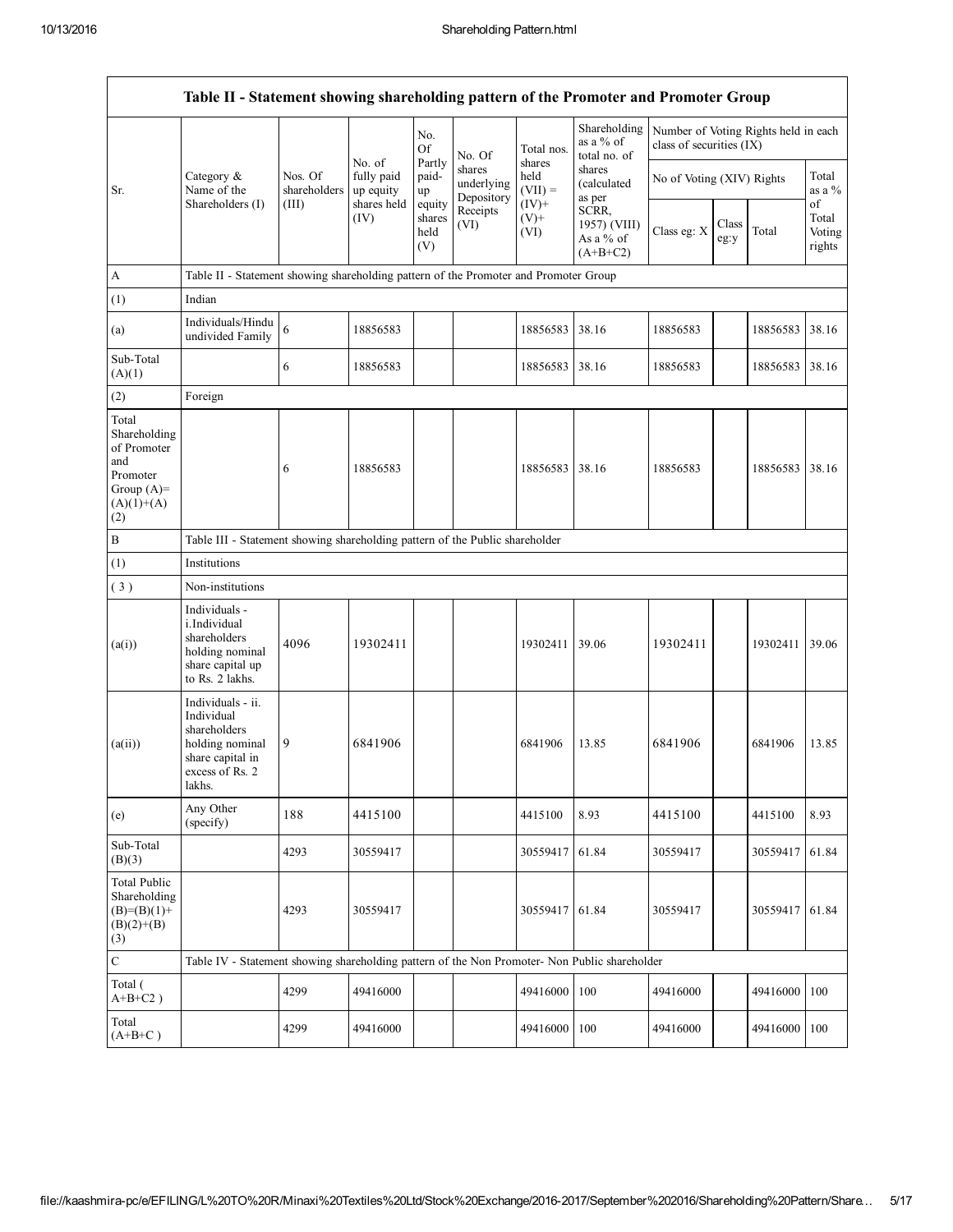| Table II - Statement showing shareholding pattern of the Promoter and Promoter Group    |                                                                                                                                                                         |                                                           |                                                                                 |                                                                                               |                                        |                                                  |                                                                               |                                                         |                                |
|-----------------------------------------------------------------------------------------|-------------------------------------------------------------------------------------------------------------------------------------------------------------------------|-----------------------------------------------------------|---------------------------------------------------------------------------------|-----------------------------------------------------------------------------------------------|----------------------------------------|--------------------------------------------------|-------------------------------------------------------------------------------|---------------------------------------------------------|--------------------------------|
| Sr.                                                                                     | No. Of<br>No. of<br><b>Shares</b><br><b>Shares</b><br>Underlying<br>Underlying<br>Outstanding<br>Outstanding<br>convertible<br>Warrants<br>securities<br>$(X_i)$<br>(X) | No. Of Shares<br>Underlying<br>Outstanding<br>convertible | Shareholding, as a %<br>assuming full conversion<br>of convertible securities ( |                                                                                               | Number of<br>Locked in<br>shares (XII) |                                                  | Number of<br><b>Shares</b><br>pledged or<br>otherwise<br>encumbered<br>(XIII) | Number of<br>equity shares<br>held in                   |                                |
|                                                                                         |                                                                                                                                                                         |                                                           | securities and<br>No. Of Warrants<br>(Xi)(a)                                    | as a percentage of diluted<br>share capital) $(XI) = (VII) +$<br>$(X)$ As a % of $(A+B+C2)$   |                                        | As a<br>$%$ of<br>total<br>Shares<br>held<br>(b) | No.<br>(a)                                                                    | As a<br>$%$ of<br>total<br><b>Shares</b><br>held<br>(b) | dematerialized<br>form $(XIV)$ |
| A                                                                                       |                                                                                                                                                                         |                                                           |                                                                                 | Table II - Statement showing shareholding pattern of the Promoter and Promoter Group          |                                        |                                                  |                                                                               |                                                         |                                |
| (1)                                                                                     | Indian                                                                                                                                                                  |                                                           |                                                                                 |                                                                                               |                                        |                                                  |                                                                               |                                                         |                                |
| (a)                                                                                     |                                                                                                                                                                         |                                                           |                                                                                 | 38.16                                                                                         |                                        |                                                  |                                                                               |                                                         | 18834583                       |
| Sub-Total (A)<br>(1)                                                                    |                                                                                                                                                                         |                                                           |                                                                                 | 38.16                                                                                         |                                        |                                                  |                                                                               |                                                         | 18834583                       |
| (2)                                                                                     | Foreign                                                                                                                                                                 |                                                           |                                                                                 |                                                                                               |                                        |                                                  |                                                                               |                                                         |                                |
| Total<br>Shareholding<br>of Promoter<br>and Promoter<br>Group $(A)=$<br>$(A)(1)+(A)(2)$ |                                                                                                                                                                         |                                                           |                                                                                 | 38.16                                                                                         |                                        |                                                  |                                                                               |                                                         | 18834583                       |
| B                                                                                       |                                                                                                                                                                         |                                                           |                                                                                 | Table III - Statement showing shareholding pattern of the Public shareholder                  |                                        |                                                  |                                                                               |                                                         |                                |
| (1)                                                                                     | Institutions                                                                                                                                                            |                                                           |                                                                                 |                                                                                               |                                        |                                                  |                                                                               |                                                         |                                |
| (3)                                                                                     | Non-institutions                                                                                                                                                        |                                                           |                                                                                 |                                                                                               |                                        |                                                  |                                                                               |                                                         |                                |
| (a(i))                                                                                  |                                                                                                                                                                         |                                                           |                                                                                 | 39.06                                                                                         |                                        |                                                  |                                                                               |                                                         | 17410811                       |
| (a(ii))                                                                                 |                                                                                                                                                                         |                                                           |                                                                                 | 13.85                                                                                         |                                        |                                                  |                                                                               |                                                         | 6841906                        |
| (e)                                                                                     |                                                                                                                                                                         |                                                           |                                                                                 | 8.93                                                                                          |                                        |                                                  |                                                                               |                                                         | 4390100                        |
| Sub-Total (B)<br>(3)                                                                    |                                                                                                                                                                         |                                                           |                                                                                 | 61.84                                                                                         |                                        |                                                  |                                                                               |                                                         | 28642817                       |
| Total Public<br>Shareholding<br>$(B)=(B)(1)+$<br>$(B)(2)+(B)(3)$                        |                                                                                                                                                                         |                                                           |                                                                                 | 61.84                                                                                         |                                        |                                                  |                                                                               |                                                         | 28642817                       |
| C                                                                                       |                                                                                                                                                                         |                                                           |                                                                                 | Table IV - Statement showing shareholding pattern of the Non Promoter- Non Public shareholder |                                        |                                                  |                                                                               |                                                         |                                |
| Total (<br>$A+B+C2$ )                                                                   |                                                                                                                                                                         |                                                           |                                                                                 | 100                                                                                           |                                        |                                                  |                                                                               |                                                         | 47477400                       |
| Total (A+B+C<br>$\lambda$                                                               |                                                                                                                                                                         |                                                           |                                                                                 | 100                                                                                           |                                        |                                                  |                                                                               |                                                         | 47477400                       |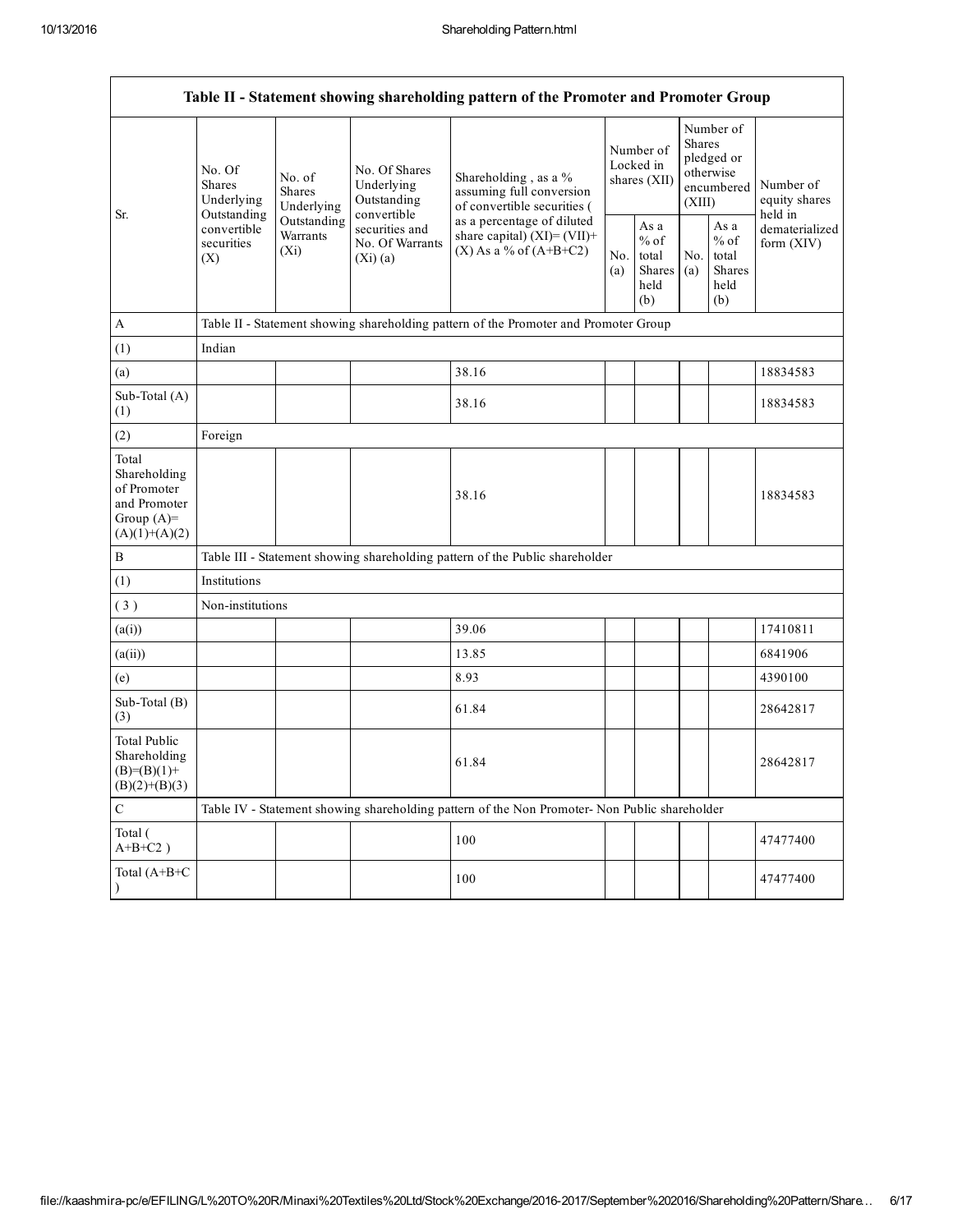| Individuals/Hindu undivided Family                                                                                                                                                       |                               |                                                               |                                 |                               |                            |                            |  |  |  |
|------------------------------------------------------------------------------------------------------------------------------------------------------------------------------------------|-------------------------------|---------------------------------------------------------------|---------------------------------|-------------------------------|----------------------------|----------------------------|--|--|--|
| Searial No.                                                                                                                                                                              | $\mathbf{1}$                  | $\overline{c}$                                                | 3                               | $\overline{4}$                | 5                          | 6                          |  |  |  |
| Name of the<br>Shareholders (I)                                                                                                                                                          | Bharathhai<br>Prabhudas Patel | Dineshkumar<br>Purusottamdas Patel                            | Kiritkumar<br>Shambhubhai Patel | Nirmal<br>Bharatbhai<br>Patel | Kanubhai<br>Somabhai Patel | Sujal<br>Kanubhai<br>Patel |  |  |  |
| PAN (II)                                                                                                                                                                                 | ABIPP7786M                    | ACEPP2392N                                                    | ACEPP2391R                      | ARWPP5122H                    | AGWPP5449A                 | AGWPP5454F                 |  |  |  |
| No. of fully paid<br>up equity shares<br>held (IV)                                                                                                                                       | 8977834                       | 4459953                                                       | 4162975                         | 838538                        | 321702                     | 95581                      |  |  |  |
| No. Of Partly<br>paid-up equity<br>shares held (V)                                                                                                                                       |                               |                                                               |                                 |                               |                            |                            |  |  |  |
| No. Of shares<br>underlying<br>Depository<br>Receipts (VI)                                                                                                                               |                               |                                                               |                                 |                               |                            |                            |  |  |  |
| Total nos. shares<br>held $(VII) = (IV) +$<br>$(V)+(VI)$                                                                                                                                 | 8977834                       | 4459953                                                       | 4162975                         | 838538                        | 321702                     | 95581                      |  |  |  |
| Shareholding as a<br>% of total no. of<br>shares (calculated<br>as per SCRR,<br>1957) (VIII) As a<br>% of $(A+B+C2)$                                                                     | 18.17                         | 9.03                                                          | 8.42                            | 1.7                           | 0.65                       | 0.19                       |  |  |  |
|                                                                                                                                                                                          |                               | Number of Voting Rights held in each class of securities (IX) |                                 |                               |                            |                            |  |  |  |
| Class eg: $X$                                                                                                                                                                            | 8977834                       | 4459953                                                       | 4162975                         | 838538                        | 321702                     | 95581                      |  |  |  |
| Class eg:y                                                                                                                                                                               |                               |                                                               |                                 |                               |                            |                            |  |  |  |
| Total                                                                                                                                                                                    | 8977834                       | 4459953                                                       | 4162975                         | 838538                        | 321702                     | 95581                      |  |  |  |
| Total as a % of<br>Total Voting rights                                                                                                                                                   | 18.17                         | 9.03                                                          | 8.42                            | 1.7                           | 0.65                       | 0.19                       |  |  |  |
| No. Of Shares<br>Underlying<br>Outstanding<br>convertible<br>securities $(X)$                                                                                                            |                               |                                                               |                                 |                               |                            |                            |  |  |  |
| No. of Shares<br>Underlying<br>Outstanding<br>Warrants (Xi)                                                                                                                              |                               |                                                               |                                 |                               |                            |                            |  |  |  |
| No. Of Shares<br>Underlying<br>Outstanding<br>convertible<br>securities and No.<br>Of Warrants (Xi)<br>(a)                                                                               |                               |                                                               |                                 |                               |                            |                            |  |  |  |
| Shareholding, as a<br>% assuming full<br>conversion of<br>convertible<br>securities (as a<br>percentage of<br>diluted share<br>capital) (XI)=<br>$(VII)+(Xi)(a)$ As a<br>% of $(A+B+C2)$ | 18.17                         | 9.03                                                          | 8.42                            | 1.7                           | 0.65                       | 0.19                       |  |  |  |
| Number of Locked in shares (XII)                                                                                                                                                         |                               |                                                               |                                 |                               |                            |                            |  |  |  |
| No. $(a)$                                                                                                                                                                                |                               |                                                               |                                 |                               |                            |                            |  |  |  |
| As a % of total<br>Shares held (b)                                                                                                                                                       |                               |                                                               |                                 |                               |                            |                            |  |  |  |
|                                                                                                                                                                                          |                               | Number of Shares pledged or otherwise encumbered (XIII)       |                                 |                               |                            |                            |  |  |  |
| No. $(a)$                                                                                                                                                                                |                               |                                                               |                                 |                               |                            |                            |  |  |  |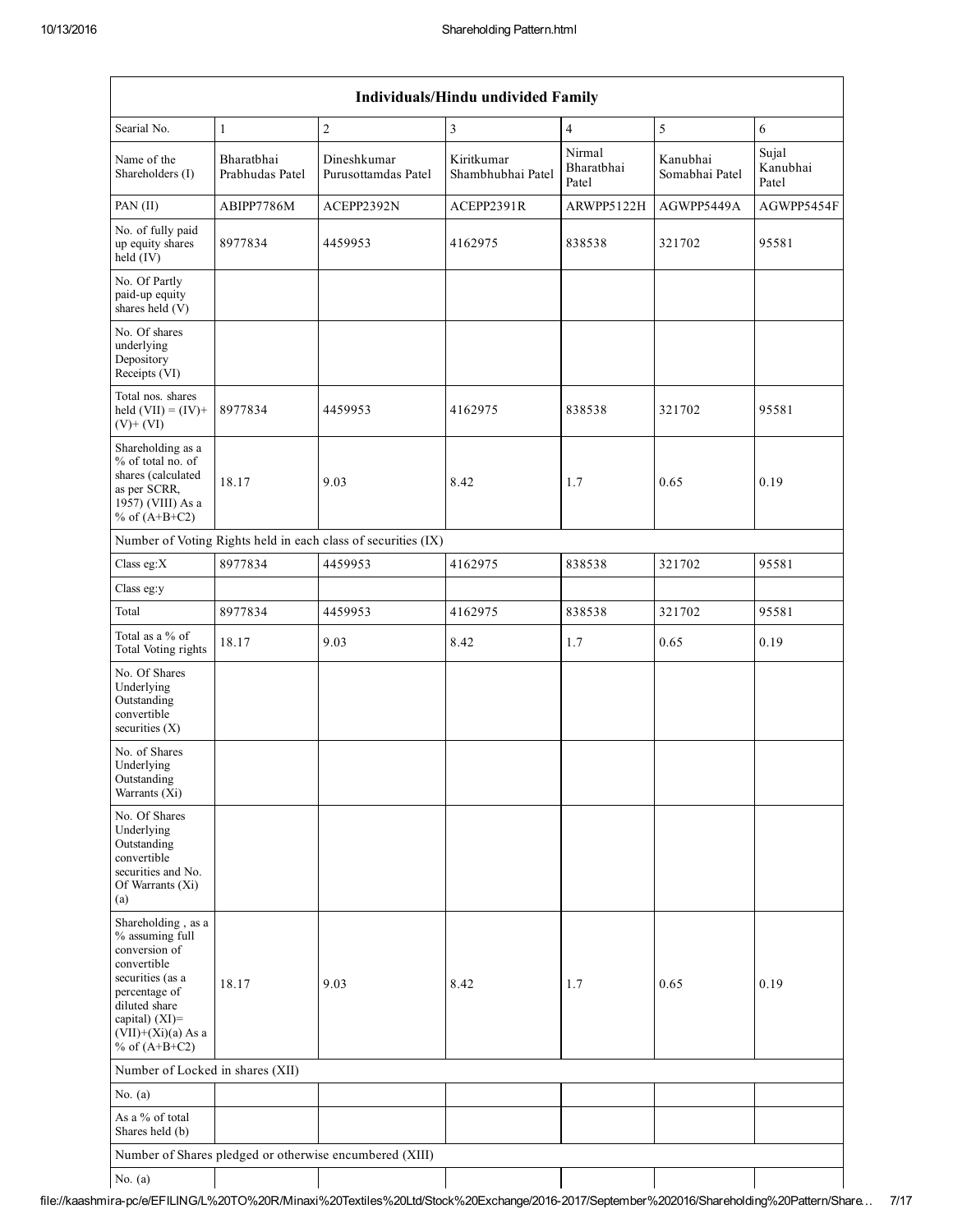## 10/13/2016 Shareholding Pattern.html

| As a % of total<br>Shares held (b)                                   |                              |         |         |        |        |       |  |  |  |
|----------------------------------------------------------------------|------------------------------|---------|---------|--------|--------|-------|--|--|--|
| Number of equity<br>shares held in<br>dematerialized<br>form $(XIV)$ | 8977834                      | 4457953 | 4159975 | 838538 | 321702 | 78581 |  |  |  |
|                                                                      | Reason for not providing PAN |         |         |        |        |       |  |  |  |
| Reason for not<br>providing PAN                                      |                              |         |         |        |        |       |  |  |  |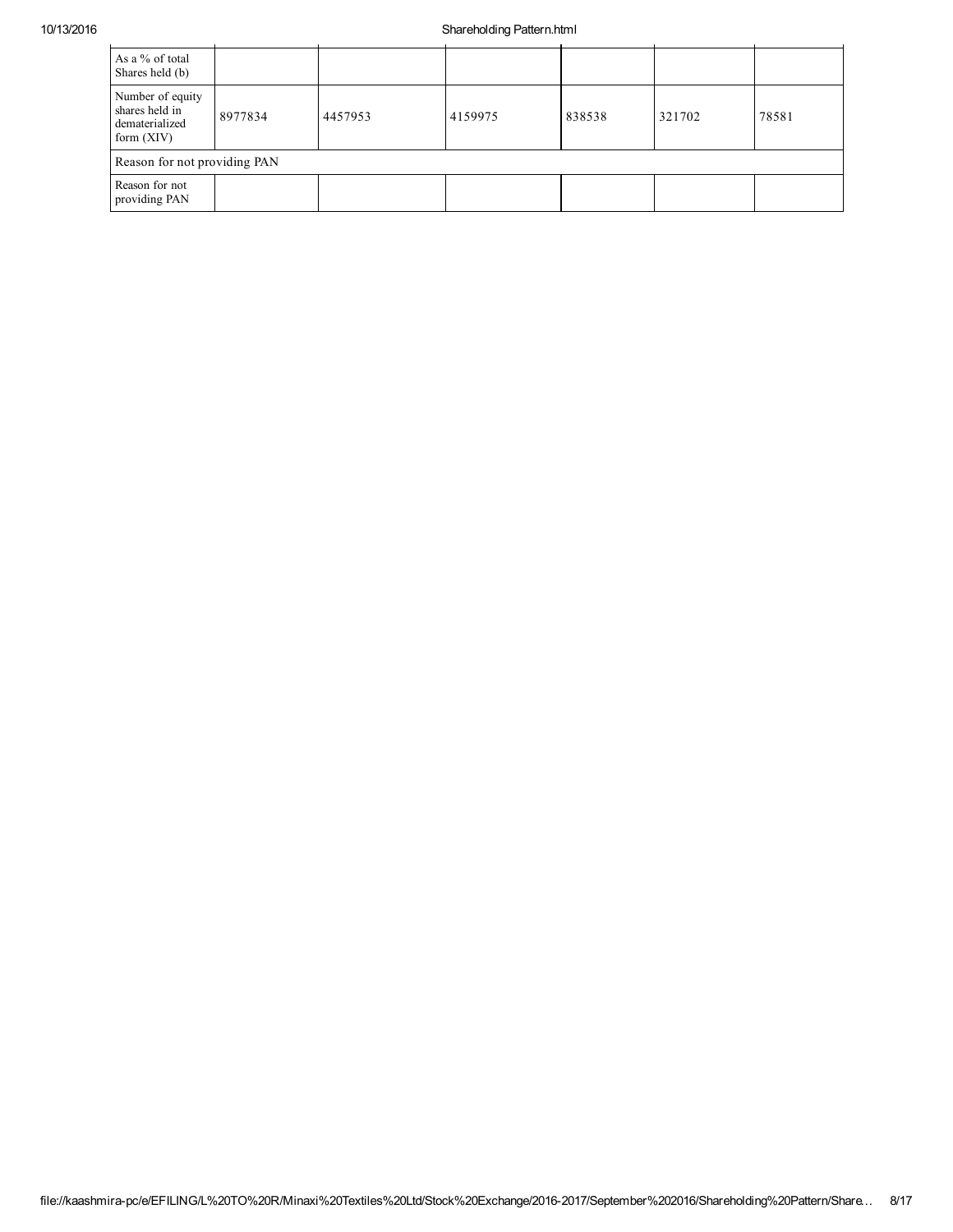$\mathsf{l}$ 

|                                                                                                                                                                                          | Individuals/Hindu undivided Family                            |  |  |  |  |  |  |  |
|------------------------------------------------------------------------------------------------------------------------------------------------------------------------------------------|---------------------------------------------------------------|--|--|--|--|--|--|--|
| Searial No.                                                                                                                                                                              |                                                               |  |  |  |  |  |  |  |
| Name of the<br>Shareholders (I)                                                                                                                                                          | Click here to go back                                         |  |  |  |  |  |  |  |
| PAN (II)                                                                                                                                                                                 | Total                                                         |  |  |  |  |  |  |  |
| No. of fully paid<br>up equity shares<br>$\text{held}(\text{IV})$                                                                                                                        | 18856583                                                      |  |  |  |  |  |  |  |
| No. Of Partly<br>paid-up equity<br>shares held (V)                                                                                                                                       |                                                               |  |  |  |  |  |  |  |
| No. Of shares<br>underlying<br>Depository<br>Receipts (VI)                                                                                                                               |                                                               |  |  |  |  |  |  |  |
| Total nos. shares<br>held $(VII) = (IV) +$<br>$(V) + (VI)$                                                                                                                               | 18856583                                                      |  |  |  |  |  |  |  |
| Shareholding as a<br>% of total no. of<br>shares (calculated<br>as per SCRR,<br>1957) (VIII) As a<br>% of $(A+B+C2)$                                                                     | 38.16                                                         |  |  |  |  |  |  |  |
|                                                                                                                                                                                          | Number of Voting Rights held in each class of securities (IX) |  |  |  |  |  |  |  |
| Class eg:X                                                                                                                                                                               | 18856583                                                      |  |  |  |  |  |  |  |
| Class eg:y                                                                                                                                                                               |                                                               |  |  |  |  |  |  |  |
| Total                                                                                                                                                                                    | 18856583                                                      |  |  |  |  |  |  |  |
| Total as a % of<br>Total Voting rights                                                                                                                                                   | 38.16                                                         |  |  |  |  |  |  |  |
| No. Of Shares<br>Underlying<br>Outstanding<br>convertible<br>securities $(X)$                                                                                                            |                                                               |  |  |  |  |  |  |  |
| No. of Shares<br>Underlying<br>Outstanding<br>Warrants (Xi)                                                                                                                              |                                                               |  |  |  |  |  |  |  |
| No. Of Shares<br>Underlying<br>Outstanding<br>convertible<br>securities and No.<br>Of Warrants (Xi)<br>(a)                                                                               |                                                               |  |  |  |  |  |  |  |
| Shareholding, as a<br>% assuming full<br>conversion of<br>convertible<br>securities (as a<br>percentage of<br>diluted share<br>capital) (XI)=<br>$(VII)+(Xi)(a)$ As a<br>% of $(A+B+C2)$ | 38.16                                                         |  |  |  |  |  |  |  |
| Number of Locked in shares (XII)                                                                                                                                                         |                                                               |  |  |  |  |  |  |  |
| No. $(a)$                                                                                                                                                                                |                                                               |  |  |  |  |  |  |  |
| As a % of total<br>Shares held (b)                                                                                                                                                       |                                                               |  |  |  |  |  |  |  |
|                                                                                                                                                                                          | Number of Shares pledged or otherwise encumbered (XIII)       |  |  |  |  |  |  |  |
| No. $(a)$                                                                                                                                                                                |                                                               |  |  |  |  |  |  |  |
|                                                                                                                                                                                          |                                                               |  |  |  |  |  |  |  |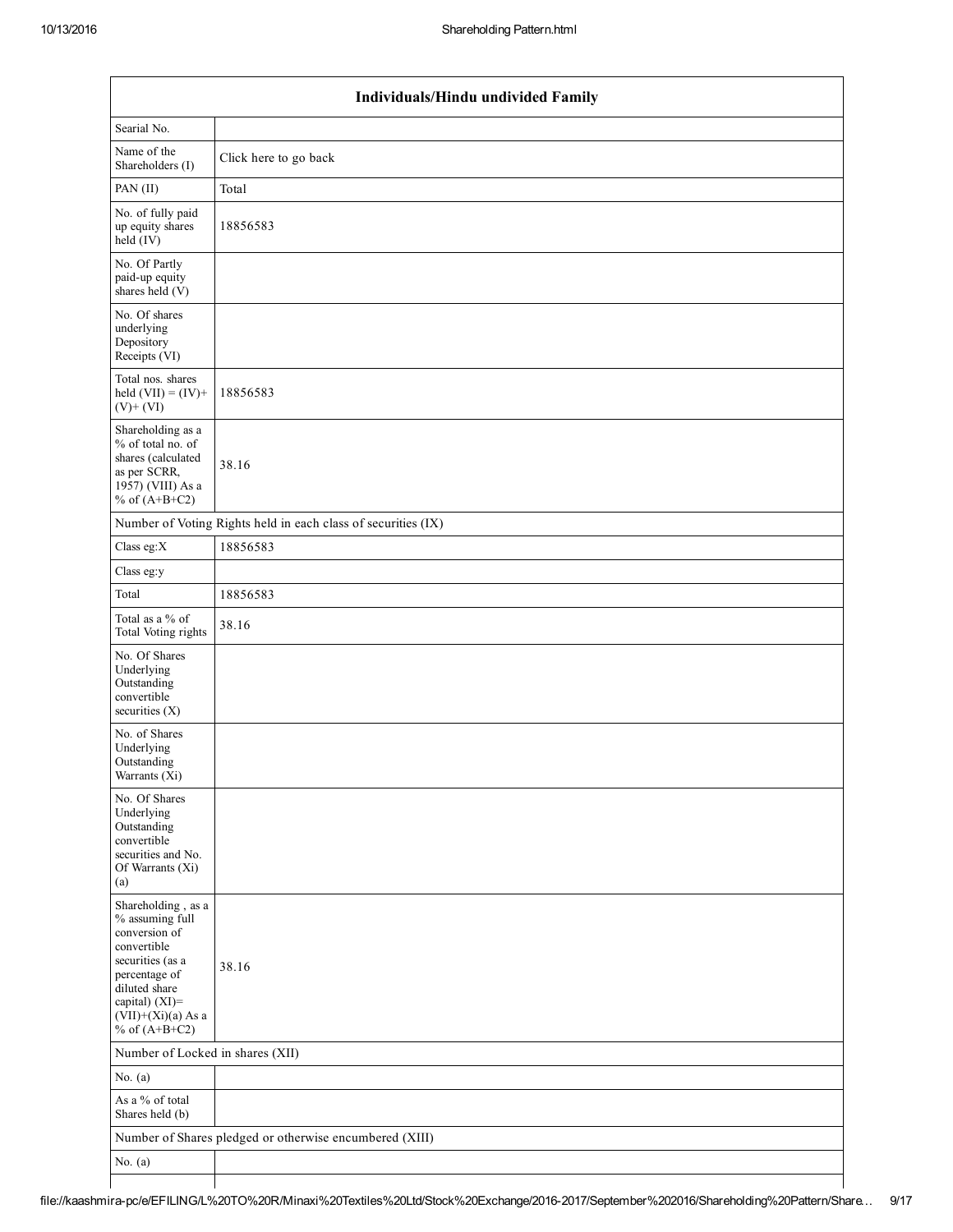| As a % of total<br>Shares held (b)                                   |          |
|----------------------------------------------------------------------|----------|
| Number of equity<br>shares held in<br>dematerialized<br>form $(XIV)$ | 18834583 |
| Reason for not providing PAN                                         |          |
| Reason for not<br>providing PAN                                      |          |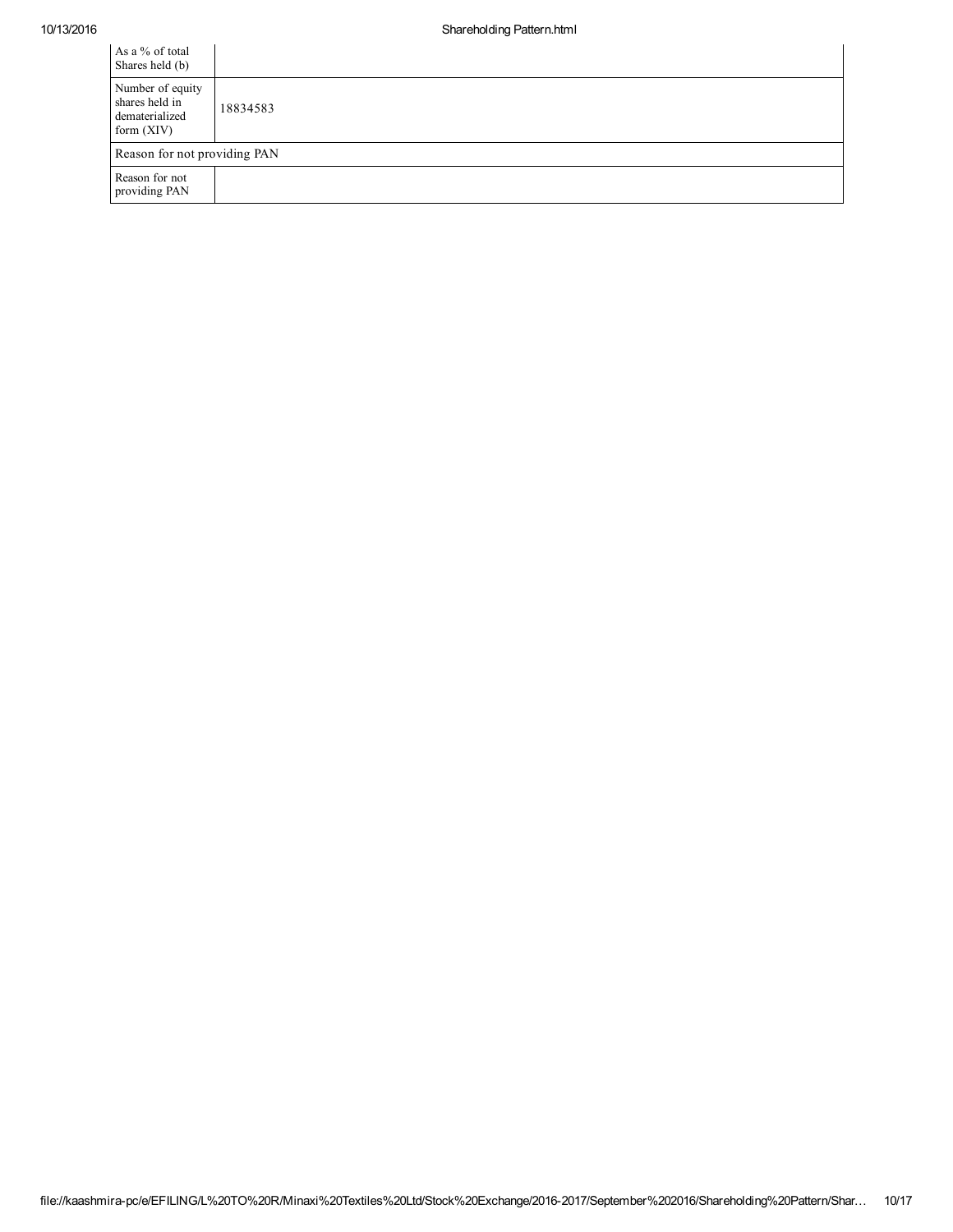|                                                                                                                                                                                         |                                                               |                                 |                                         | Individuals - ii. Individual shareholders holding nominal share capital in excess of Rs. 2 lakhs. |                          |
|-----------------------------------------------------------------------------------------------------------------------------------------------------------------------------------------|---------------------------------------------------------------|---------------------------------|-----------------------------------------|---------------------------------------------------------------------------------------------------|--------------------------|
| Searial No.                                                                                                                                                                             | $\mathbf{1}$                                                  | $\overline{c}$                  | $\overline{\mathbf{3}}$                 | $\overline{4}$                                                                                    |                          |
| Name of the<br>Shareholders (I)                                                                                                                                                         | <b>MUKESH</b><br><b>PURSHOTTAMDAS</b><br><b>PATEL</b>         | <b>SUMAN S</b><br><b>ASRANI</b> | <b>SHAH KENUL</b><br><b>HEMANTKUMAR</b> | <b>SAROJDEVI</b><br>SATYANARAYAN<br><b>KABRA</b>                                                  | Click here to<br>go back |
| PAN (II)                                                                                                                                                                                | ACJPP1373J                                                    | AAMPA4484G                      | EEFPS9765R                              | ABHPK6018L                                                                                        | Total                    |
| No. of fully paid<br>up equity shares<br>held (IV)                                                                                                                                      | 3971291                                                       | 743250                          | 535738                                  | 523190                                                                                            | 5773469                  |
| No. Of Partly<br>paid-up equity<br>shares held (V)                                                                                                                                      |                                                               |                                 |                                         |                                                                                                   |                          |
| No. Of shares<br>underlying<br>Depository<br>Receipts (VI)                                                                                                                              |                                                               |                                 |                                         |                                                                                                   |                          |
| Total nos. shares<br>held $(VII) = (IV) +$<br>$(V)+(VI)$                                                                                                                                | 3971291                                                       | 743250                          | 535738                                  | 523190                                                                                            | 5773469                  |
| Shareholding as a<br>% of total no. of<br>shares (calculated<br>as per SCRR,<br>1957) (VIII) As a<br>% of $(A+B+C2)$                                                                    | 8.04                                                          | 1.5                             | 1.08                                    | 1.06                                                                                              | 11.68                    |
|                                                                                                                                                                                         | Number of Voting Rights held in each class of securities (IX) |                                 |                                         |                                                                                                   |                          |
| Class eg: X                                                                                                                                                                             | 3971291                                                       | 743250                          | 535738                                  | 523190                                                                                            | 5773469                  |
| Class eg:y                                                                                                                                                                              |                                                               |                                 |                                         |                                                                                                   |                          |
| Total                                                                                                                                                                                   | 3971291                                                       | 743250                          | 535738                                  | 523190                                                                                            | 5773469                  |
| Total as a % of<br>Total Voting rights                                                                                                                                                  | 8.04                                                          | 1.5                             | 1.08                                    | 1.06                                                                                              | 11.68                    |
| No. Of Shares<br>Underlying<br>Outstanding<br>convertible<br>securities $(X)$                                                                                                           |                                                               |                                 |                                         |                                                                                                   |                          |
| No. of Shares<br>Underlying<br>Outstanding<br>Warrants (Xi)                                                                                                                             |                                                               |                                 |                                         |                                                                                                   |                          |
| No. Of Shares<br>Underlying<br>Outstanding<br>convertible<br>securities and No.<br>Of Warrants (Xi)<br>(a)                                                                              |                                                               |                                 |                                         |                                                                                                   |                          |
| Shareholding, as a<br>% assuming full<br>conversion of<br>convertible<br>securities (as a<br>percentage of<br>diluted share<br>capital) $(XI)$ =<br>$(VII)+(X)$ As a %<br>of $(A+B+C2)$ | 8.04                                                          | 1.5                             | 1.08                                    | 1.06                                                                                              | 11.68                    |
| Number of Locked in shares (XII)                                                                                                                                                        |                                                               |                                 |                                         |                                                                                                   |                          |
| No. $(a)$                                                                                                                                                                               |                                                               |                                 |                                         |                                                                                                   |                          |
| As a % of total<br>Shares held (b)                                                                                                                                                      |                                                               |                                 |                                         |                                                                                                   |                          |
| Number of equity<br>shares held in                                                                                                                                                      | 3971291                                                       | 743250                          | 535738                                  | 523190                                                                                            | 5773469                  |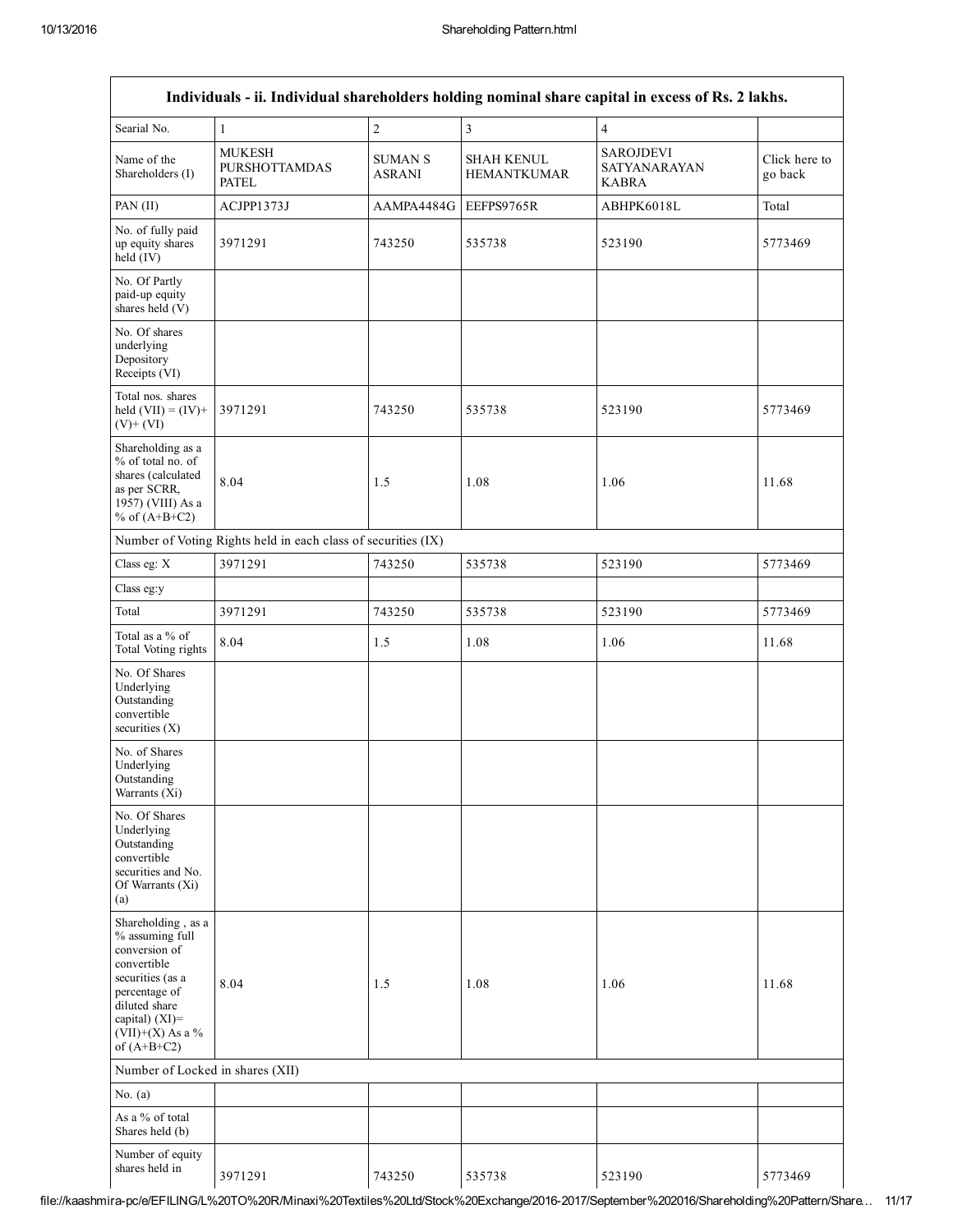| dematerialized<br>form $(XIV)$  |  |  |  |
|---------------------------------|--|--|--|
| Reason for not providing PAN    |  |  |  |
| Reason for not<br>providing PAN |  |  |  |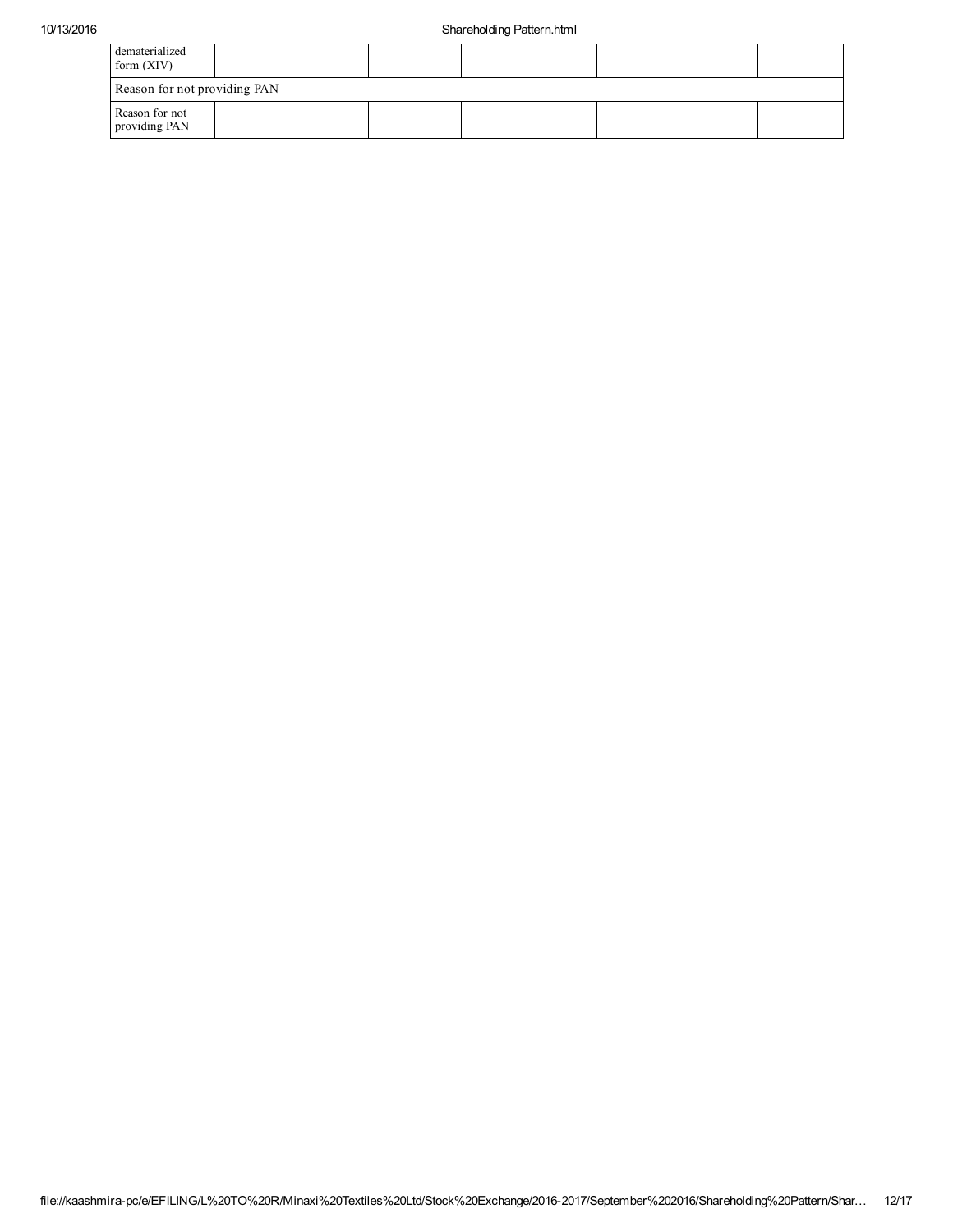| Any Other (specify)                                                                                                                                                                  |                  |                         |                |                     |                            |                                           |                                                             |
|--------------------------------------------------------------------------------------------------------------------------------------------------------------------------------------|------------------|-------------------------|----------------|---------------------|----------------------------|-------------------------------------------|-------------------------------------------------------------|
| Searial No.                                                                                                                                                                          | $\mathbf{1}$     | $\overline{2}$          | $\overline{3}$ | $\overline{4}$      | 5                          | 6                                         | $\overline{7}$                                              |
| Category                                                                                                                                                                             | $NRI -$<br>Repat | $NRI-$<br>Non-<br>Repat | <b>HUF</b>     | Clearing<br>Members | <b>Bodies</b><br>Corporate | <b>Bodies Corporate</b>                   | <b>Bodies Corporate</b>                                     |
| Category / More<br>than 1 percentage                                                                                                                                                 | Category         | Category                | Category       | Category            | Category                   | More than 1 percentage<br>of shareholding | More than 1 percentage of<br>shareholding                   |
| Name of the<br>Shareholders (I)                                                                                                                                                      |                  |                         |                |                     |                            | C D INTEGRATED<br><b>SERVICES LIMITED</b> | <b>MP PATEL</b><br><b>INFRASTRUCTURES PVT</b><br><b>LTD</b> |
| PAN (II)                                                                                                                                                                             |                  |                         |                |                     |                            | AABCC2483R                                | AAGCM2205G                                                  |
| No. of the<br>Shareholders (I)                                                                                                                                                       | 13               | $\overline{c}$          | 82             | 32                  | 59                         | 1                                         | 1                                                           |
| No. of fully paid<br>up equity shares<br>held (IV)                                                                                                                                   | 98868            | 1001                    | 750928         | 207499              | 3356804                    | 1560063                                   | 1127830                                                     |
| No. Of Partly<br>paid-up equity<br>shares held (V)                                                                                                                                   |                  |                         |                |                     |                            |                                           |                                                             |
| No. Of shares<br>underlying<br>Depository<br>Receipts (VI)                                                                                                                           |                  |                         |                |                     |                            |                                           |                                                             |
| Total nos. shares<br>held $(VII) = (IV) +$<br>$(V)+(VI)$                                                                                                                             | 98868            | 1001                    | 750928         | 207499              | 3356804                    | 1560063                                   | 1127830                                                     |
| Shareholding as a<br>% of total no. of<br>shares (calculated<br>as per SCRR,<br>1957) (VIII) As a<br>% of $(A+B+C2)$                                                                 | 0.2              | $\mathbf{0}$            | 1.52           | 0.42                | 6.79                       | 3.16                                      | 2.28                                                        |
| Number of Voting Rights held in each class of securities (IX)                                                                                                                        |                  |                         |                |                     |                            |                                           |                                                             |
| Class eg: X                                                                                                                                                                          | 98868            | 1001                    | 750928         | 207499              | 3356804                    | 1560063                                   | 1127830                                                     |
| Class eg:y                                                                                                                                                                           |                  |                         |                |                     |                            |                                           |                                                             |
| Total                                                                                                                                                                                | 98868            | 1001                    | 750928         | 207499              | 3356804                    | 1560063                                   | 1127830                                                     |
| Total as a % of<br>Total Voting rights                                                                                                                                               | 0.2              | $\mathbf{0}$            | 1.52           | 0.42                | 6.79                       | 3.16                                      | 2.28                                                        |
| No. Of Shares<br>Underlying<br>Outstanding<br>convertible<br>securities (X)                                                                                                          |                  |                         |                |                     |                            |                                           |                                                             |
| No. of Shares<br>Underlying<br>Outstanding<br>Warrants (Xi)                                                                                                                          |                  |                         |                |                     |                            |                                           |                                                             |
| No. Of Shares<br>Underlying<br>Outstanding<br>convertible<br>securities and No.<br>Of Warrants (Xi)<br>(a)                                                                           |                  |                         |                |                     |                            |                                           |                                                             |
| Shareholding, as a<br>% assuming full<br>conversion of<br>convertible<br>securities (as a<br>percentage of<br>diluted share<br>capital) (XI)=<br>$(VII)+(X)$ As a %<br>of $(A+B+C2)$ | 0.2              | $\boldsymbol{0}$        | 1.52           | 0.42                | 6.79                       | 3.16                                      | 2.28                                                        |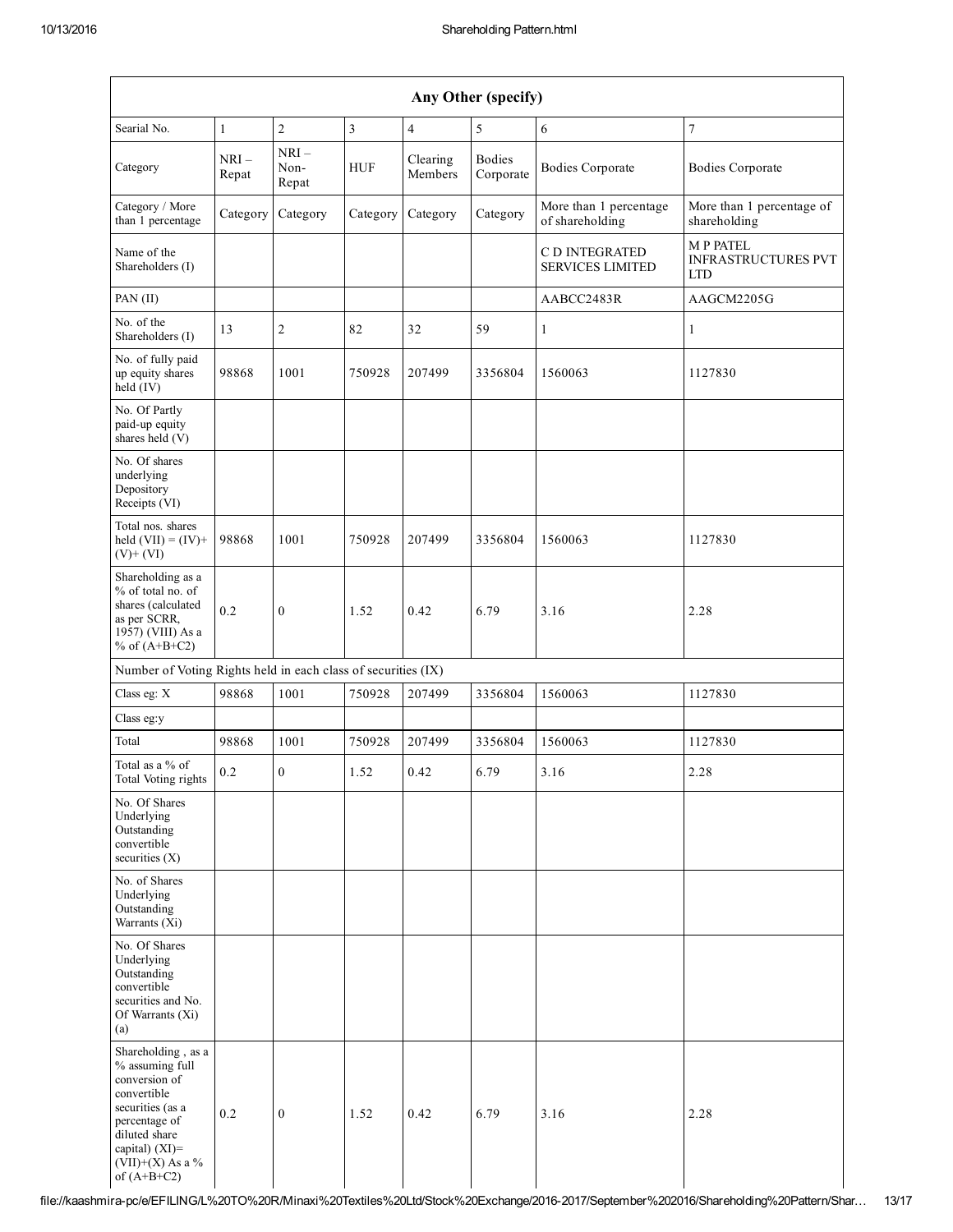| Number of Locked in shares (XII)                                     |       |      |        |        |         |         |         |
|----------------------------------------------------------------------|-------|------|--------|--------|---------|---------|---------|
| No. $(a)$                                                            |       |      |        |        |         |         |         |
| As a % of total<br>Shares held (b)                                   |       |      |        |        |         |         |         |
| Number of equity<br>shares held in<br>dematerialized<br>form $(XIV)$ | 73868 | 1001 | 750928 | 207499 | 3356804 | 1560063 | 1127830 |
| Reason for not providing PAN                                         |       |      |        |        |         |         |         |
| Reason for not<br>providing PAN                                      |       |      |        |        |         |         |         |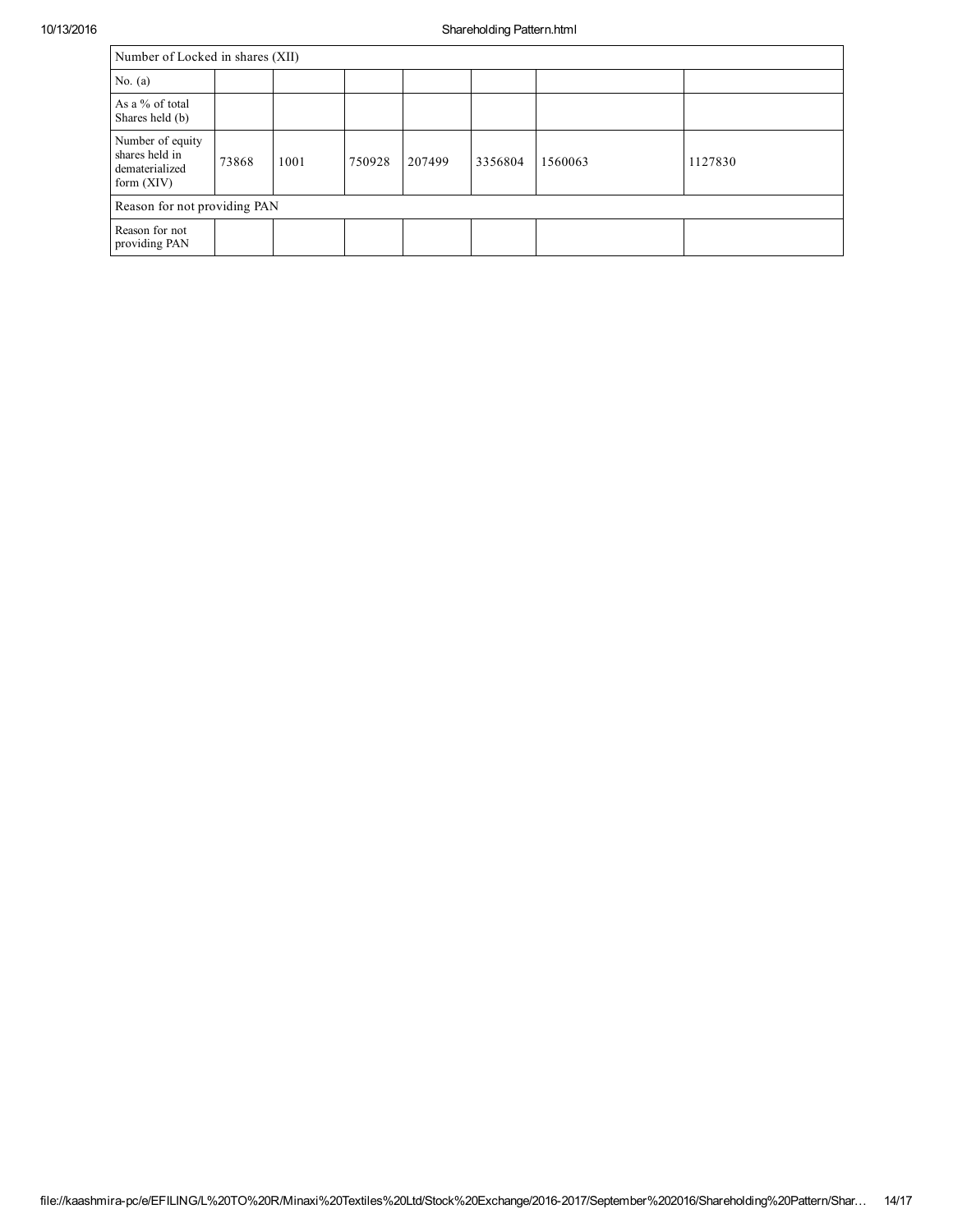| Any Other (specify)                                                                                                                                                                  |                                                               |  |  |  |  |  |  |
|--------------------------------------------------------------------------------------------------------------------------------------------------------------------------------------|---------------------------------------------------------------|--|--|--|--|--|--|
| Searial No.                                                                                                                                                                          |                                                               |  |  |  |  |  |  |
| Category                                                                                                                                                                             |                                                               |  |  |  |  |  |  |
| Category / More<br>than 1 percentage                                                                                                                                                 |                                                               |  |  |  |  |  |  |
| Name of the<br>Shareholders (I)                                                                                                                                                      | Click here to go back                                         |  |  |  |  |  |  |
| PAN (II)                                                                                                                                                                             | Total                                                         |  |  |  |  |  |  |
| No. of the<br>Shareholders (I)                                                                                                                                                       | 188                                                           |  |  |  |  |  |  |
| No. of fully paid<br>up equity shares<br>$\text{held}(\text{IV})$                                                                                                                    | 4415100                                                       |  |  |  |  |  |  |
| No. Of Partly<br>paid-up equity<br>shares held $(V)$                                                                                                                                 |                                                               |  |  |  |  |  |  |
| No. Of shares<br>underlying<br>Depository<br>Receipts (VI)                                                                                                                           |                                                               |  |  |  |  |  |  |
| Total nos. shares<br>held $(VII) = (IV) +$<br>$(V)$ + $(VI)$                                                                                                                         | 4415100                                                       |  |  |  |  |  |  |
| Shareholding as a<br>% of total no. of<br>shares (calculated<br>as per SCRR,<br>1957) (VIII) As a<br>% of $(A+B+C2)$                                                                 | 8.93                                                          |  |  |  |  |  |  |
|                                                                                                                                                                                      | Number of Voting Rights held in each class of securities (IX) |  |  |  |  |  |  |
| Class eg: X                                                                                                                                                                          | 4415100                                                       |  |  |  |  |  |  |
| Class eg:y                                                                                                                                                                           |                                                               |  |  |  |  |  |  |
| Total                                                                                                                                                                                | 4415100                                                       |  |  |  |  |  |  |
| Total as a % of<br>Total Voting rights                                                                                                                                               | 8.93                                                          |  |  |  |  |  |  |
| No. Of Shares<br>Underlying<br>Outstanding<br>convertible<br>securities $(X)$                                                                                                        |                                                               |  |  |  |  |  |  |
| No. of Shares<br>Underlying<br>Outstanding<br>Warrants $(Xi)$                                                                                                                        |                                                               |  |  |  |  |  |  |
| No. Of Shares<br>Underlying<br>Outstanding<br>convertible<br>securities and No.<br>Of Warrants (Xi)<br>(a)                                                                           |                                                               |  |  |  |  |  |  |
| Shareholding, as a<br>% assuming full<br>conversion of<br>convertible<br>securities (as a<br>percentage of<br>diluted share<br>capital) (XI)=<br>$(VII)+(X)$ As a %<br>of $(A+B+C2)$ | 8.93                                                          |  |  |  |  |  |  |
| Number of Locked in shares (XII)                                                                                                                                                     |                                                               |  |  |  |  |  |  |
| No. $(a)$                                                                                                                                                                            |                                                               |  |  |  |  |  |  |